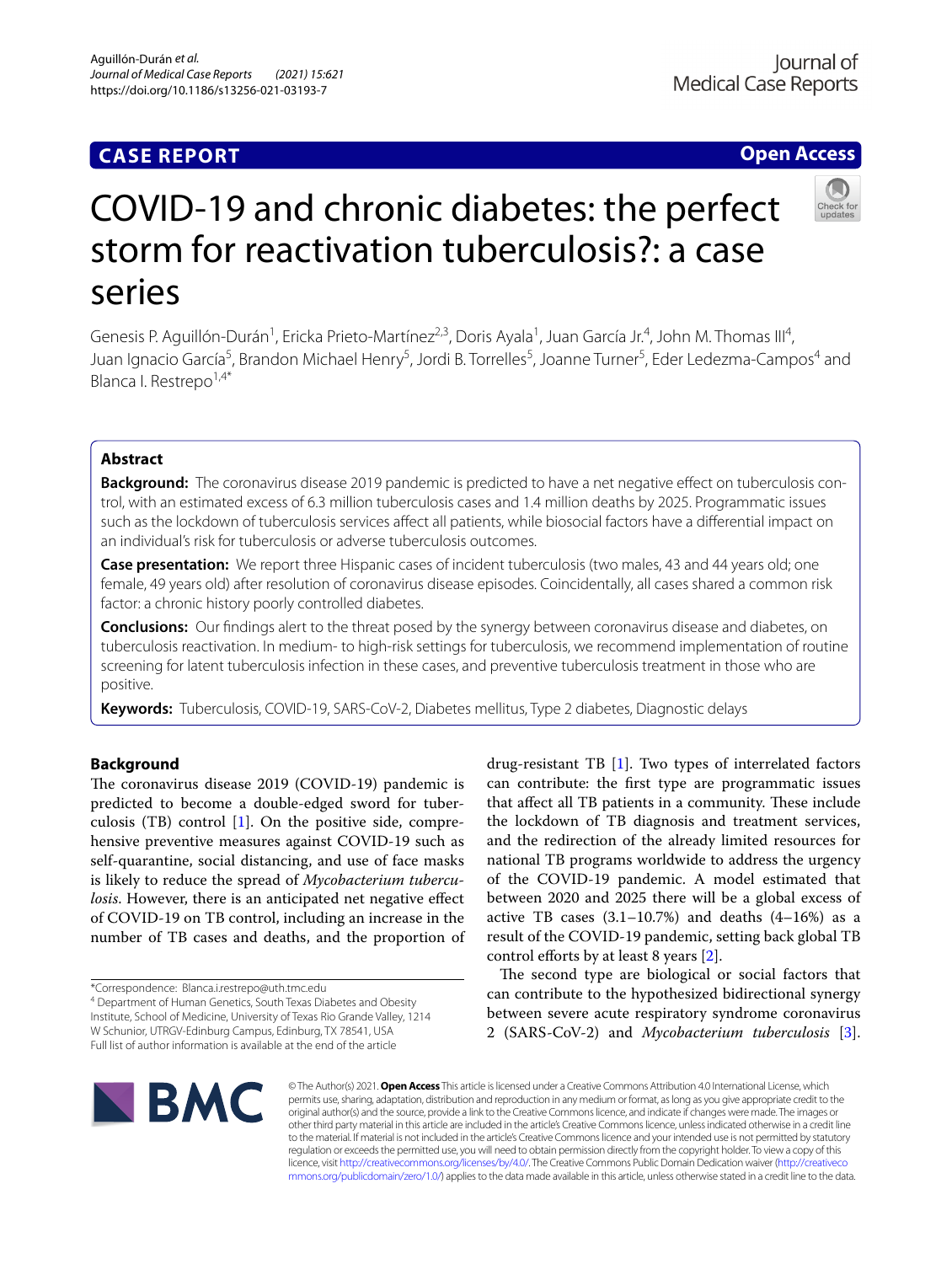First, both microbes primarily target the lung. Second, both share social risk factors (for example poverty, overcrowding, malnutrition, and poor access to healthcare), which increase the risk of disease transmission, progression, and poor TB treatment outcomes  $[4-6]$  $[4-6]$ . Third, both diseases share biological risks, such as male gender or diabetes. Diabetes increases the risk of TB development or adverse treatment outcomes, and is also a risk factor for more severe COVID-19 presentation and increases the risk of death [[4,](#page-3-3) [7](#page-3-5)–[9\]](#page-3-6). Fourth, there is reported immunosuppression in COVID-19 patients that would be expected to favor *M. tuberculosis* growth. These include reduction in CD4 and CD8 counts, functional exhaustion of these T cells [\[10](#page-3-7)] and heightened production of interleukin (IL)-10 in response to the viral infection [\[11](#page-3-8)], and the widespread, often unregulated and inappropriate use of immunosuppressive treatments (for example steroids, tocilizumab) in many countries  $[12]$  $[12]$  $[12]$ . Thus, the convergence of these biosocial factors would be expected to increase the risk of adverse outcomes for COVID-19 or TB. However, clinical evidence is still limited, albeit beginning to show support. The first published cohort of COVID-19 and TB provides examples of TB preceding, overlapping, or following COVID-19 infection [\[13](#page-3-10)]. Some studies have reported more severe TB disease, delayed recovery, and higher death in patients with both TB and COVID-19 [\[3](#page-3-2), [4,](#page-3-3) [13](#page-3-10)[–15](#page-4-0)]. Likewise, TB prevalence was higher among patients with severe COVID-19, when compared with nonsevere cases  $[3]$  $[3]$ . Thus, the need for integrated care of both types of diseases and, hence, knowledge of the individual risk factors that retro-feed on each other.

However, to date, the role of COVID-19 in boosting TB development is yet to be established [[3\]](#page-3-2). We describe our fndings in three individuals with newly diagnosed TB after recovery from COVID-19 (Table [1\)](#page-2-0). These cases alert to the heightened risk for reactivation TB in patients recovering from COVID-19 with a chronic history of poorly controlled diabetes.

#### **Case presentation**

Two males (43 and 44 years old) and one female (49 years old) presented with signs and symptoms suggestive of active TB (Table [1](#page-2-0)) to the Centro Regional de Tuberculosis in Reynosa, Tamaulipas. They reported no pulmonary symptoms prior to the development of a COVID-19 episode 3–6 months ago. Their COVID-19 symptoms gradually disappeared, except for a persistent dry cough that gradually evolved into a productive cough (60 days ago for TR-241 and TR-247 and 90 days ago for TR-243), and was accompanied by dramatic weight loss and the reappearance of fever and chills 14–15 days prior to reporting to the TB clinic. The three cases were diagnosed with pulmonary TB supported by abnormal chest x-rays, positive acid-fast sputum smears (>10 bacilli/feld), and culture confirmation of *M. tuberculosis* spp. Their previous infection with SARS-CoV-2 was confrmed by positive anti-SARS-CoV-2 IgG titers. Informed consent was obtained from both participants as part of a parent study.

Besides COVID-19, other host factors or medical conditions infuencing TB risk were examined (Table [1](#page-2-0)). A consistent fnding was a chronic history of type 2 diabetes ( $\geq$  5 years) with poor glucose control (HbA1c  $\geq$  7.5%). We cannot ascertain whether these were cases of primary progressive TB disease or of an incipient TB that was smoldering at the time of the COVID-19 diagnosis, or if this was a reactivation of a latent *M. tuberculosis* infection prompted by the COVID-19 episode. We consider the latter is more likely given that: (i) none of the cases reported pulmonary symptoms prior to the COVID-19 episode, (ii) two had no knowledge of previous exposure to a TB patient and one had a past exposure (Table [1](#page-2-0)), and (iii) there was a gradual appearance of a productive cough and the reemergence of fever and chills after the COVID-19 episode was resolved.

#### **Discussion**

Given that active TB disease takes weeks or months to develop, and that we are at an initial stage of the COVID-19 pandemic, it is still early to evaluate the actual impact of COVID-19 on *M. tuberculosis* reactivation. Our fndings alert us to be prepared in several ways.

First, diabetes and the SARS-CoV-2 infection are likely to retro feed each other to magnify the risk of *M. tuberculosis* reactivation to active TB. Diabetes is a major comorbidity for COVID-19 patients, resulting in poorer outcomes (RR 2.38, *p*<0.001), death (RR 2.12), and more severe disease (RR 2.45) [\[16](#page-4-1)]. Diabetes is also a wellestablished risk factor for TB  $[17, 18]$  $[17, 18]$  $[17, 18]$  $[17, 18]$ , and for adverse TB disease outcomes [\[19](#page-4-4), [20\]](#page-4-5). SARS-CoV-2 infection is associated with immunosuppression that persists past the COVID-19 episode, and likely synergizes with TB to favor primary or reactivation TB  $[21, 22]$  $[21, 22]$  $[21, 22]$  $[21, 22]$ . Thus, we predict that the threefold higher risk of active TB development in diabetes patients is further amplifed by SARS-CoV-2 infection.

Second, in our post-COVID-19 TB cases, the continuum of cough throughout both episodes masked the suspicion of an emerging TB and likely contributed to the signifcant delay in its diagnosis (60–90 days with productive cough) and high *M. tuberculosis* burden in their sputum (>10 bacilli/feld). TB diagnostic delays and high bacillary burden are associated with expanded community TB transmission and poorer TB prognosis [\[23](#page-4-8)], which is an added concern for post-COVID-19 TB cases.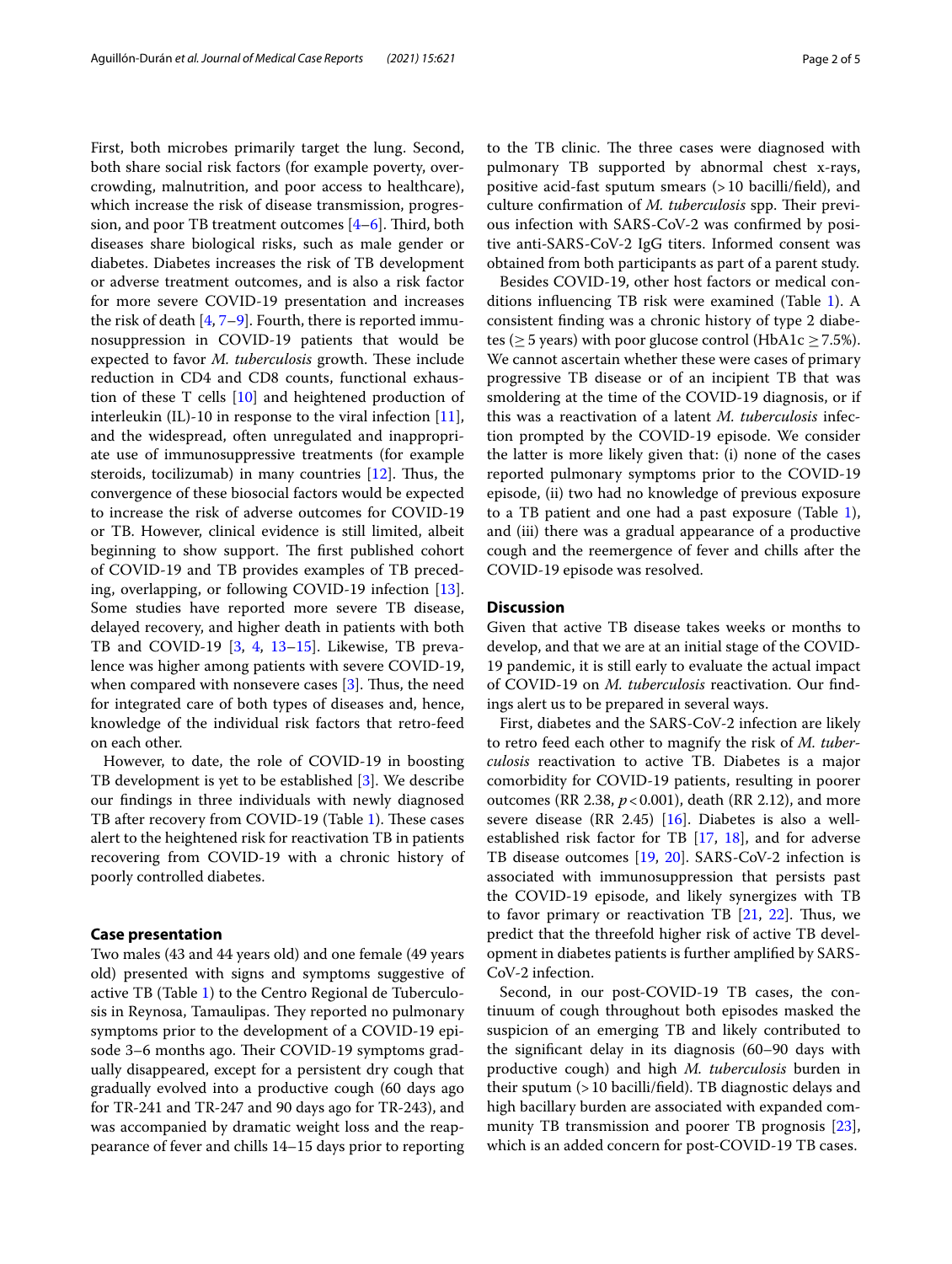|                                                                              | TR-241                | TR-243   | <b>TR-247</b>           |
|------------------------------------------------------------------------------|-----------------------|----------|-------------------------|
| Demographics <sup>a</sup>                                                    |                       |          |                         |
| Age in years, Sex                                                            | 43, male              | 44, male | 49, female              |
| COVID-19 history                                                             |                       |          |                         |
| Timing prior to TB diagnosis                                                 | 3 months              | 6 months | 4 months                |
| Anti-SARS-CoV-2 IgG at TB diagnosisb                                         | Positive              | Positive | Positive                |
| Symptoms at the time of the COVID-19 episode:                                |                       |          |                         |
| Cough                                                                        | Yes                   | Yes      | Yes                     |
| Fever, chills                                                                | Yes                   | Yes      | Yes                     |
| Fatigue                                                                      | Yes                   | Yes      | Yes                     |
| Loss of smell and taste                                                      | Yes                   | Yes      | Yes                     |
| Shortness of breath                                                          | Yes                   | No       | No                      |
| Body aches                                                                   | Yes                   | Yes      | <b>No</b>               |
| Duration of TB signs and symptoms prior to reporting to the TB clinic (days) |                       |          |                         |
| Cough                                                                        | 90                    | 180      | 120                     |
| Productive cough                                                             | 60                    | 90       | 60                      |
| Fever, chills                                                                | 14                    | 15       | 14                      |
| Chest pain                                                                   | $\overline{3}$        | N/R      | N/R                     |
| Weight loss                                                                  | 60                    | 60       | 60                      |
| Fatigue                                                                      | N/R                   | N/R      | 30                      |
| TB diagnosis                                                                 |                       |          |                         |
| Acid-fast bacilli smear grade (bacilli/field)                                | >10                   | >10      | >10                     |
| M. tuberculosis culture <sup>c</sup>                                         | Positive              | Positive | Positive                |
| TB risk factors and other medical conditions                                 |                       |          |                         |
| Body mass index                                                              | 13.4                  | 23.7     | 29                      |
| <b>BCG</b> vaccine                                                           | Yes                   | Yes      | Yes                     |
| <b>HIV</b>                                                                   | Negative              | Negative | Negative                |
| Smoking                                                                      | No                    | No       | No                      |
| Alcohol excess and illicit drugsd                                            | No                    | Yes      | No                      |
| Type 2 diabetes                                                              | Yes                   | Yes      | Yes                     |
| Years with type 2 diabetes                                                   | 13y                   | 5 y      | 6 y                     |
| HbA1c                                                                        | 8.2%                  | 7.5%     | 10.6%                   |
| Fasting blood glucose (mg/dl)                                                | 105                   | 138      | 126                     |
| Diabetes medications <sup>e</sup>                                            | Metformin             | No       | Glibenclamide metformin |
| Other medical conditions                                                     | Peripheral neuropathy | None     | High blood pressure     |
| History of past TB or TB exposure                                            |                       |          |                         |
| Self-reported past exposure to a TB patient                                  | No                    | No       | Yes, $>$ 2 years ago    |
| Prior testing for latent TB infection                                        | No                    | No       | No                      |
| Past history of active TB                                                    | No                    | No       | <b>No</b>               |

<span id="page-2-0"></span>**Table 1** Characteristics of newly diagnosed tuberculosis patients with a multiyear history of diabetes and a recent history of COVID-19

*N/R* symptom not reported, *TB* tuberculosis, *SARS-CoV-2* SARS coronavirus 2, *COVID-19* coronavirus disease 2019, *HIV* Human immunodefciency virus, *HbA1c* hemoglobin A1c

<sup>a</sup> All are Hispanic, White

<sup>b</sup> Anti-SARS-CoV-2 IgG assay, Abbott Laboratories, Abbott Park, IL

<sup>c</sup> *M. tuberculosis* spp. identifed with BioLine MPT64 Rapid, Standard Diagnostics, Korea

<sup>d</sup> TR-243: > 10 drinks and cocaine on weekends

<sup>e</sup> TR-247: metformin 1700 mg/d; TR-249: Metformin 500 mg/d and glibenclamide 2.5 mg/day

We recommend clinicians and public health workers to regard COVID-19 patients with diabetes and latent *M. tuberculosis* infection as having a heightened risk for TB. In high incidence settings for latent *M. tuberculosis* infection, patients with COVID-19 and diabetes should be alerted and educated to "think TB" in their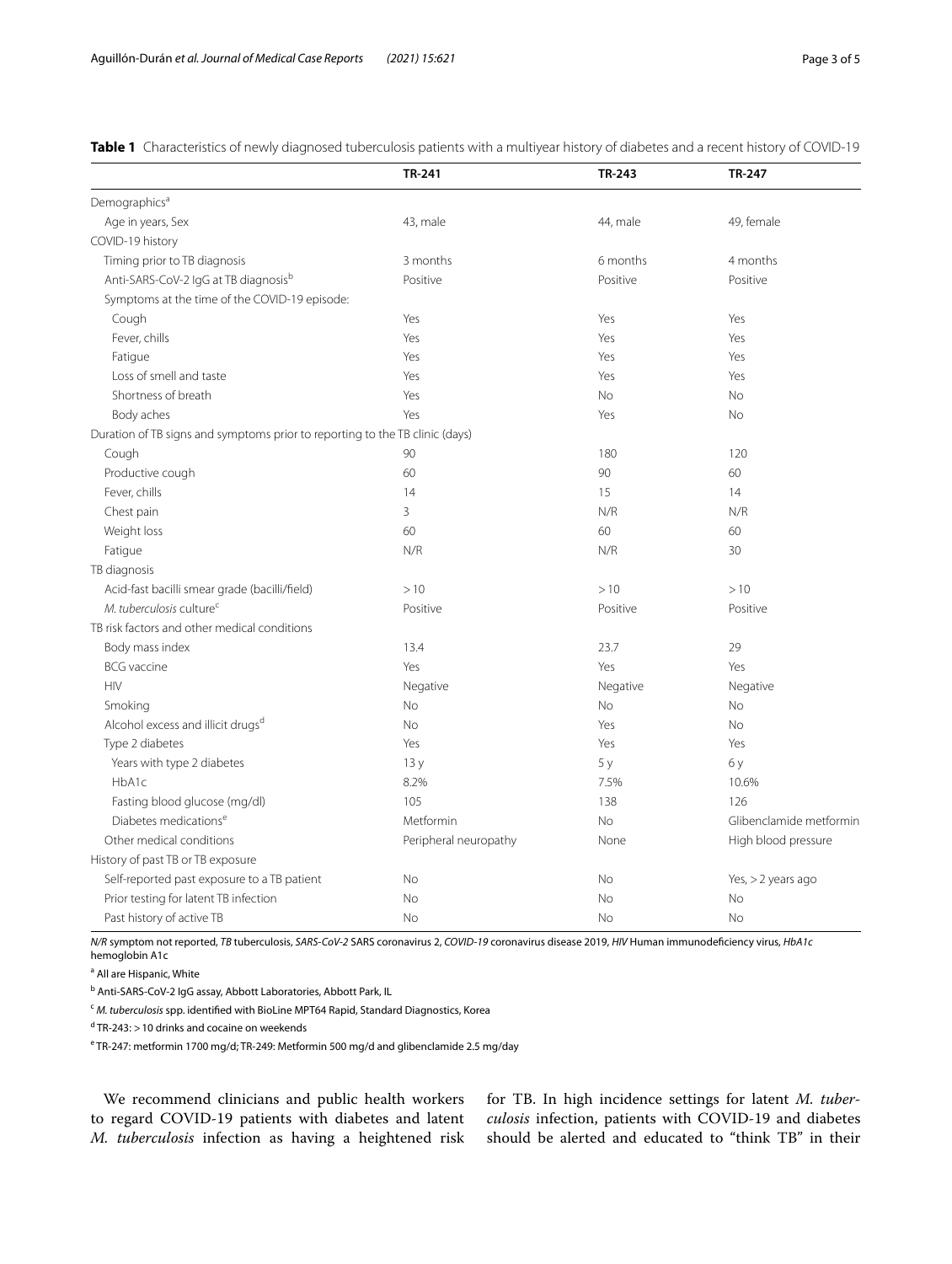post-COVID-19 recovery period, to reduce patient and healthcare provider diagnostic delays. In lowto medium-risk settings for TB, screening for latent *M. tuberculosis* infection and treatment should be considered in diabetes patients recovering from COVID-19. Of note, current guidelines by the World Health Organization do not currently prioritize latent *M. tuberculosis* infection testing in diabetes patients [[24](#page-4-9)]; however, this pre-COVID-19 recommendation should now be a consideration for those recovering from this viral infection. Finally, in developed countries where prophylactic TB treatment is administered, COVID-19 patients with diabetes comorbidity should be added to their targeted latent *M. tuberculosis* infection testing and treatment program.

#### **Conclusion**

Our fndings alert to the heightened risk of *M. tuberculosis* reactivation among COVID-19 patients with a history of chronic and poorly controlled diabetes. In light of our fndings, further research is needed to elucidate the underlying mechanisms and identify those who may be at highest risk, for targeted monitoring and management. In the meantime, we suggest a framework for new guidelines to prevent active TB in individuals afected with the COVID-19 and diabetes.

#### **Acknowledgements**

We thank the health professionals and administrators at the Secretaría de Salud de Tamaulipas, including Q. Cristela Resendez-Cardoso, Drs. Francisco Garcia-Luna Martinez and Ariel Mercado-Cárdenas (administration), and Mr. Jorge Perez-Navarro (logistics).

#### **Authors' contributions**

GPA-D: conceptualization, data collection, and curation; EP-M: data collection and curation; DA: data curation and analysis, project administration; JGJr: data curation and analysis; JMTIII, JIG, BMH: data curation and analysis, review and editing; JBT: conceptualization, resources, review and editing; JT: conceptualization, project administration, resources, review and editing; EL-C: project administration, review and editing; BIR: conceptualization, project administration, resources, original draft. All authors: reviewed the fnal version of the letter. All authors read and approved the fnal manuscript.

#### **Funding**

This work was supported by the National Institute of Aging (NIA) at the National Institutes of Health [P01-AG051428 to JT].

#### **Availability of data and materials**

The datasets used and/or analyzed during the current study are available from the corresponding author on reasonable request.

#### **Declarations**

#### **Ethics approval and consent to participate**

This study was approved by the institutional review boards in Mexico (SST/ SCAME/DCES/597/2017, Secretaría de Salud de Tamaulipas) and the United States (HSC-SPH-17-0990, University of Texas Health Houston). Written informed consent was obtained from patients and is available for provision to the journal on demand.

#### **Consent for publication**

Written informed consent was obtained from the patients for publication of this case report and any accompanying images. A copy of the written consent is available for review by the Editor-in-Chief of this journal.

#### **Competing interests**

The authors report no declarations of interest.

#### **Author details**

<sup>1</sup> School of Public Health, University of Texas Health Science Center at Houston, Brownsville Campus, Brownsville, TX 78520, USA. <sup>2</sup> Secretaria de Salud de Tamaulipas, 88630 Reynosa, Tamaulipas, Mexico. <sup>3</sup> Secretaria de Salud de Tamaulipas, 87000 Ciudad Victoria, Tamaulipas, Mexico. <sup>4</sup>Department of Human Genetics, South Texas Diabetes and Obesity Institute, School of Medicine, University of Texas Rio Grande Valley, 1214 W Schunior, UTRGV-Edinburg Campus, Edinburg, TX 78541, USA.<sup>5</sup> Population Health Program and Host Pathogens Interactions Program, Texas Biomedical Research Institute, San Antonio, TX 78229, USA.

## Received: 19 April 2021 Accepted: 16 November 2021

#### **References**

- <span id="page-3-0"></span>1. Chen H, Zhang K. Insights into impact of COVID-19 epidemic on tuberculosis burden in China. Eur Respir J. 2020. [https://doi.org/10.1183/13993](https://doi.org/10.1183/13993003.02710-2020) [003.02710-2020](https://doi.org/10.1183/13993003.02710-2020).
- <span id="page-3-1"></span>2. McQuaid CF, McCreesh N, Read JM, Sumner T, CCW Group, Houben R, *et al*. The potential impact of COVID-19-related disruption on tuberculosis burden. Eur Respir J. 2020. <https://doi.org/10.1183/13993003.01718-2020>.
- <span id="page-3-2"></span>3. Visca D, Ong CWM, Tiberi S, Centis R, D'Ambrosio L, Chen B, *et al*. Tubercu‑ losis and COVID-19 interaction: a review of biological, clinical and public health efects. Pulmonology. 2021;27:151–65.
- <span id="page-3-3"></span>4. Udwadia Z, Vora A, Tripathi A, Malu K, Lange C. COVID-19-tuberculosis interactions: when dark forces collide. Indian J Tuberc. 2020. [https://doi.](https://doi.org/10.1016/j.ijtb.2020.07.003) [org/10.1016/j.ijtb.2020.07.003.](https://doi.org/10.1016/j.ijtb.2020.07.003)
- 5. Williamson EJ, Walker AJ, Bhaskaran K, Bacon S, Bates C, Morton CE, *et al*. Factors associated with COVID-19-related death using OpenSAFELY. Nature. 2020;584(7821):430–6.
- <span id="page-3-4"></span>6. Lonnroth K, Jaramillo E, Williams BG, Dye C, Raviglione M. Drivers of tuberculosis epidemics: the role of risk factors and social determinants. Soc Sci Med. 2009;68(12):2240–6.
- <span id="page-3-5"></span>7. Neyrolles O, Quintana-Murci L. Sexual inequality in tuberculosis. PLoS Med. 2009;6(12): e1000199.
- 8. Ronacher K, van Crevel R, Critchley JA, Bremer AA, Schlesinger LS, Kapur A, *et al*. Defning a research agenda to address the converging epidemics of tuberculosis and diabetes: part 2: underlying biologic mechanisms. Chest. 2017;152(1):174–80.
- <span id="page-3-6"></span>9. Baker MA, Harries AD, Jeon CY, Hart JE, Kapur A, Lonnroth K, *et al*. The impact of diabetes on tuberculosis treatment outcomes: a systematic review. BMC Med. 2011;9:81.
- <span id="page-3-7"></span>10. Diao B, Wang C, Tan Y, Chen X, Liu Y, Ning L, *et al*. Reduction and func‑ tional exhaustion of T cells in patients with coronavirus disease 2019 (COVID-19). Front Immunol. 2020;11:827.
- <span id="page-3-8"></span>11. Henry BM, Benoit SW, Vikse J, Berger BA, Pulvino C, Hoehn J, *et al*. The antiinfammatory cytokine response characterized by elevated interleukin-10 is a stronger predictor of severe disease and poor outcomes than the pro-infammatory cytokine response in coronavirus disease 2019 (COVID-19). Clin Chem Lab Med. 2021;59(3):599–607.
- <span id="page-3-9"></span>12. Ray A, Goel A, Wig N. Corticosteroids for treating mild COVID-19: opening the foodgates of therapeutic misadventure. QJM. 2021. [https://doi.org/](https://doi.org/10.1093/qjmed/hcab138) [10.1093/qjmed/hcab138.](https://doi.org/10.1093/qjmed/hcab138)
- <span id="page-3-10"></span>13. Tadolini M, Codecasa LR, Garcia-Garcia JM, Blanc FX, Borisov S, Alfenaar JW, *et al*. Active tuberculosis, sequelae and COVID-19 co-infection: frst cohort of 49 cases. Eur Respir J. 2020. [https://doi.org/10.1183/13993003.](https://doi.org/10.1183/13993003.01398-2020) [01398-2020.](https://doi.org/10.1183/13993003.01398-2020)
- 14. Magro P, Formenti B, Marchese V, Gulletta M, Tomasoni LR, Caligaris S, *et al*. Impact of the SARS-CoV-2 epidemic on tuberculosis treatment out‑ come in Northern Italy. Eur Respir J. 2020. [https://doi.org/10.1183/13993](https://doi.org/10.1183/13993003.02665-2020) [003.02665-2020](https://doi.org/10.1183/13993003.02665-2020).